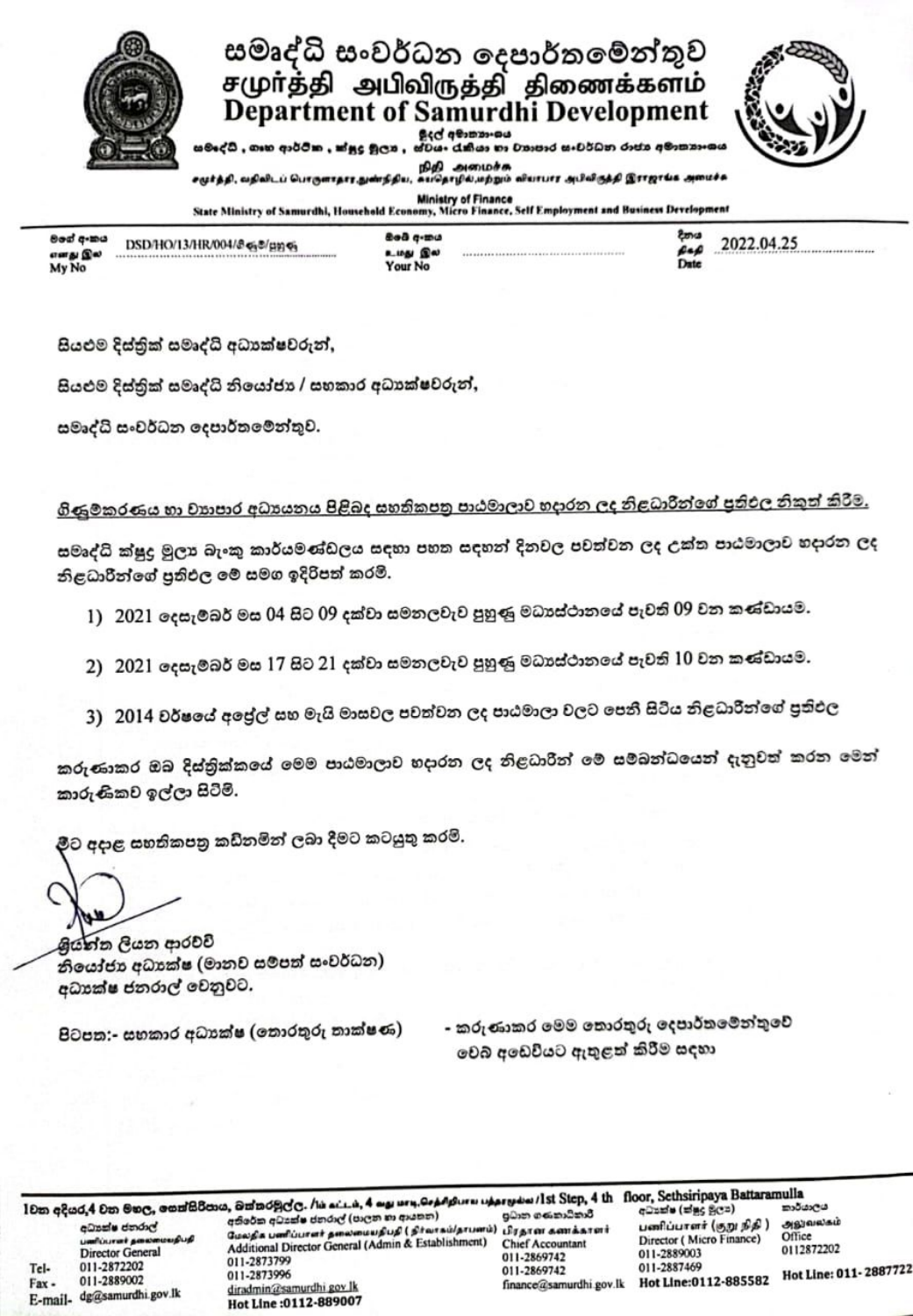# **RESULTS - 2021/10/BAL/S CERTIFICATE COURSE IN ACCOUNTING AND BUSINESS STUDIES CONDUCTED BY INSTITUTE OF CERTIFIED MANAGEMENT ACCOUNTANTS OF SRI LANKA**

# **SAMANALAWAWE SAMURDHI TRAINING CENTRE FROM 17TH DECEMBER 2021 TO 22ND DECEMBER 2021**

| <b>REGSITRATION</b> | <b>NAME WITH INITIALS</b>                           | <b>GRADING</b> |
|---------------------|-----------------------------------------------------|----------------|
| <b>NUMBER</b>       |                                                     |                |
| 2021/10/BAL/S/01    | AMARA DAMAYANTHI DISSANAYAKE                        | B              |
| 2021/10/BAL/S/02    | ARACHCHI MUDIYANSELAGE PRIYANTHI RATHNAYAKA         | В              |
| 2021/10/BAL/S/03    | ASURAMUNI SUDHARMA ROHINI SILVA                     | B              |
| 2021/10/BAL/S/04    | ATHAUDAGE DON NIMAL RATHNASIRI                      | B              |
| 2021/10/BAL/S/05    | ATHUKORALAGE SAMAN CHAMINDA                         | AB             |
| 2021/10/BAL/S/06    | BADANA MUDIYANSELAGE JANAKI PUSHPA KUMARI           | B              |
| 2021/10/BAL/S/07    | BALASURIYA LEEKAMALGE YAMUNA KUMARI BALASURIYA      | В              |
| 2021/10/BAL/S/08    | CHAMILA LASANTHI BAMUNUSINGHE                       | B              |
| 2021/10/BAL/S/09    | DILEKA NILMINI WEERASEKARA                          | B              |
| 2021/10/BAL/S/10    | DINISHMA THUSHARI RATHNASOORIYA                     | В              |
| 2021/10/BAL/S/11    | DISSANAYAKA MUDIYANSELAGE CHANDRAKANTHI             |                |
|                     | SENAVIRATHNA                                        | B              |
| 2021/10/BAL/S/12    | DISSANAYAKA MUDIYANSELAGE KANTHI DISSANAYAKA        | B              |
| 2021/10/BAL/S/13    | DISSANAYAKE JAYAWEERA GASPERALALAGE DEEPTHI         |                |
|                     | CHATHURIKA DISSANAYAKE                              | В              |
| 2021/10/BAL/S/14    | DOOWAGE GAYATHRI PRIYANWADA JAYAWARDANA             | Α              |
| 2021/10/BAL/S/15    | EDDAGODA HEWAGE PUSHPA CHANDANI                     | B              |
| 2021/10/BAL/S/16    | EGODA HETTIARERACHCHIGE DONA PATHMA KALYANI         | B              |
| 2021/10/BAL/S/17    | GINTHOTA MANAWADU CHAMILA NILANTHIKA                | B              |
| 2021/10/BAL/S/18    | HADUN PATHIRANNAHALAGE PAVITHRA DIYUPATHI PATHIRANA | A              |
| 2021/10/BAL/S/19    | HEWA KANKANAMGE MENAKA PRIYANKA PERERA              | A              |
| 2021/10/BAL/S/20    | ILEPERUMA ARACHCHIGE SHIROMI CHANDRAKANTHI          | В              |
| 2021/10/BAL/S/21    | <b>JAGODAGE PADMINI</b>                             | B              |
| 2021/10/BAL/S/22    | JAYASUNDARA MUDIYANSELAGE CHAMINDA KUMARA           |                |
|                     | <b>BANDARA</b>                                      | Α              |
| 2021/10/BAL/S/23    | JAYAWEERA MUDIYANSELAGE NILMINI KUSUMLATHA          |                |
|                     | BANDUMATHI JAYAWEERA                                | A              |
| 2021/10/BAL/S/24    | JEEVANI SHARMILA UDAWATTA                           | B              |
| 2021/10/BAL/S/25    | KALPAGE BUDDIMA SAMMANI                             | В              |
| 2021/10/BAL/S/26    | KALUPAHANAGE DONA WASANTHA DAMAYANTHI               |                |
|                     | KALUPAHANA                                          | B              |
| 2021/10/BAL/S/27    | KANAHELAGE INDIKA PRIYANTHI PERERA                  | В              |
| 2021/10/BAL/S/28    | KARIYAWASAM PATUWATHA WITHANAGE SAJITH KUMARA       | A              |
| 2021/10/BAL/S/29    | KARUNA DEWAYALAGE JAYAWARDANA                       | C              |
| 2021/10/BAL/S/30    | KOONGAHA KANKANAMGE PRIYADARSHANE PRIYANKA          | B              |